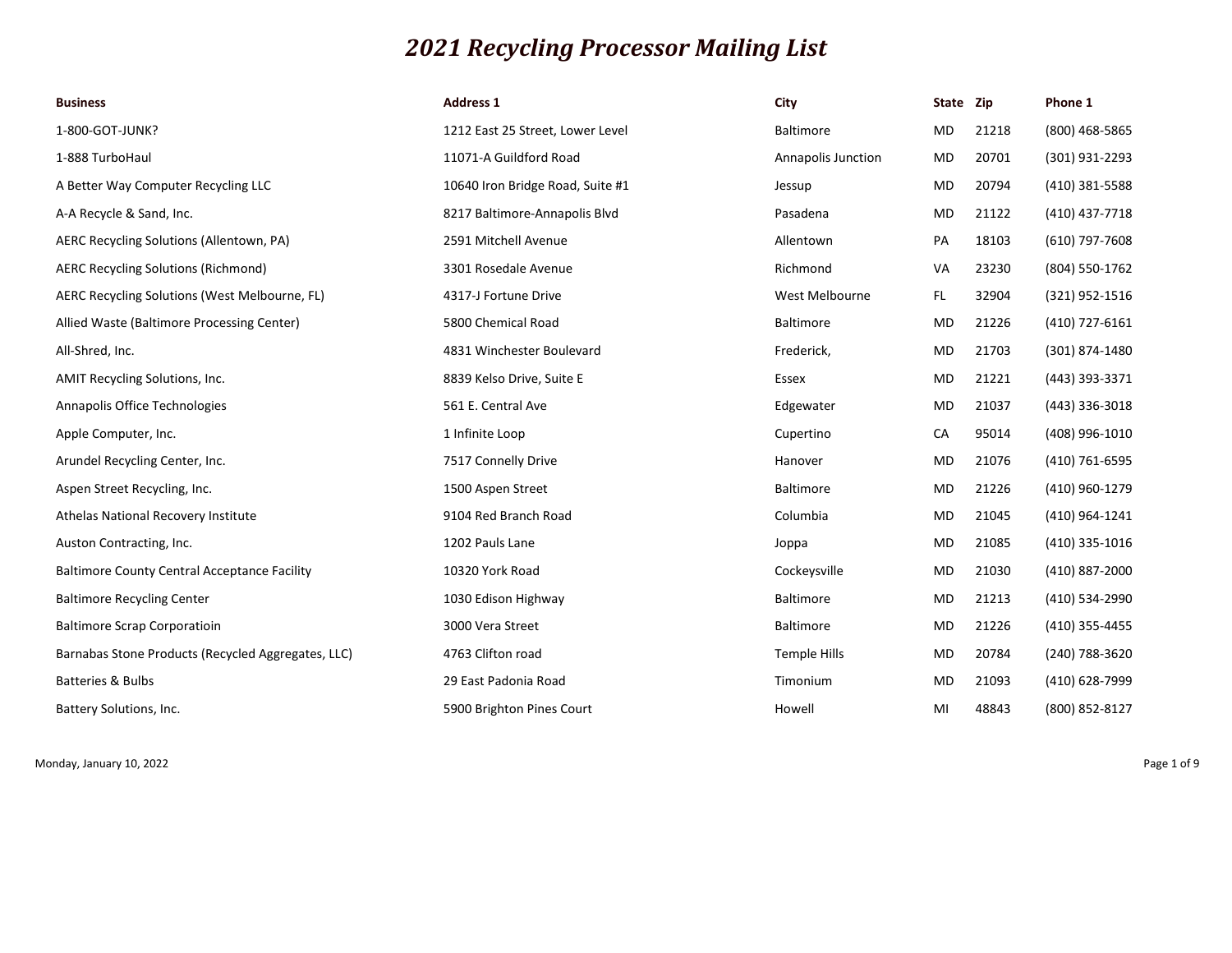| <b>Business</b>                                               | <b>Address 1</b>                | City                    | State Zip |        | Phone 1                    |
|---------------------------------------------------------------|---------------------------------|-------------------------|-----------|--------|----------------------------|
| <b>Berg Recycling</b>                                         | 1401 West Hamburg Street        | <b>Baltimore</b>        | MD.       | 21230  | (410) 837-5575             |
| <b>Best Buy</b>                                               | 7601 Penn Ave S,                | Richfield,              | ΜN        | 55423  | $(612)$ 291-1000           |
| Bethlehem Apparatus Company                                   | 890 Front Street                | Hellerton               | PA        | 18055  | (610) 838-7034             |
| BFI Waste Services, LLC (Hagerstown)                          | 11710 Green Castle Pike         | Hagerstown              | MD        | 21740  | (301) 223-5952             |
| Bikes for the World (project of the Washington Area Bicyclist | 11720 Parklawn Drive            | Rockville               | MD        | 20852  | (703) 740-7856             |
| <b>BPAI, LLC</b>                                              | 901 Curtain Avenue              | <b>Baltimore</b>        | MD        | 21218  | (410) 662-6380             |
| <b>Brandywine Enterprises</b>                                 | 5800 Sheriff Road               | <b>Fairmont Heights</b> | MD        | 20743- | (301) 925-8100             |
| Broadview Waste Services (BWS Inc.)                           | 7610 Energy Parkway             | <b>Baltimore</b>        | MD        | 21226  | (410) 437-6590 or 800-660- |
| <b>Budget Shred</b>                                           | 9475 Gerwig Lane                | Columbia                | MD        | 21046  | (888) 747-3356             |
| <b>Butler Tree Service, LLC</b>                               | 4039 Tuscarora Road             | Point of Rocks          | MD        | 21777  | $(301) 607 - 4541$         |
| C.N. Robinson Lighting                                        | 4318 Washington Boulevard       | Baltimore               | MD        | 21227  | (410) 242-4172             |
| Call2Recycle                                                  | 1000 Parkwood Circle, Suite 200 | Atlanta                 | GA        | 30339  | (877) 723-1297             |
| Cambridge Iron & Metal Company                                | 901 South Kresson Street        | <b>Baltimore</b>        | MD        | 21224  | (410) 327-7867             |
| Canon USA, Inc.                                               | One Canon Park                  | Melville                | <b>NY</b> | 11747  | $(631)$ 330-5000           |
| Capitol Asset Recycling, Inc.                                 | 4721 Boston Way, Suite A        | Lanham                  | MD        | 20706  | (877) 247-2616             |
| Capitol Fiber, Inc.                                           | 6610 Electronic Drive           | Springfield             | VA        | 22151  | (703) 658-0200             |
| <b>Caraustar Recycling</b>                                    | 60 Lockwood Street              | Newark                  | NJ        | 07015  | (973) 465-3900             |
| Chambersburg Waste Paper, Inc.                                | 2047 Loop Road                  | Chambersburg            | PA        | 17201  | (717) 264-4890             |
| Chesapeake Development Unit                                   | 713 Dover Road                  | Easton                  | MD        | 21601  | (410) 822-4122             |
| CJ Miller, LLC                                                | 2803 Dede Road                  | Finksburg               | MD        | 21048- | (410) 833-3780             |
| Clean Earth of Maryland, Inc.                                 | 1469 Oak Ridge Place            | Hagerstown              | MD        | 21742  | (301) 791-6220             |
| Clean Venture, Inc.                                           | 2931 Whittington Avenue         | <b>Baltimore</b>        | MD        | 21230  | (410) 368-9170             |
| Clinton Metal Company                                         | 7605 Ogden Drive                | Clinton                 | MD        | 20735  | (301) 297-4696             |
| Clym Environmental Services                                   | 1539 Tilco Drive                | Frederick               | MD.       | 21704  | (800) 289-2324             |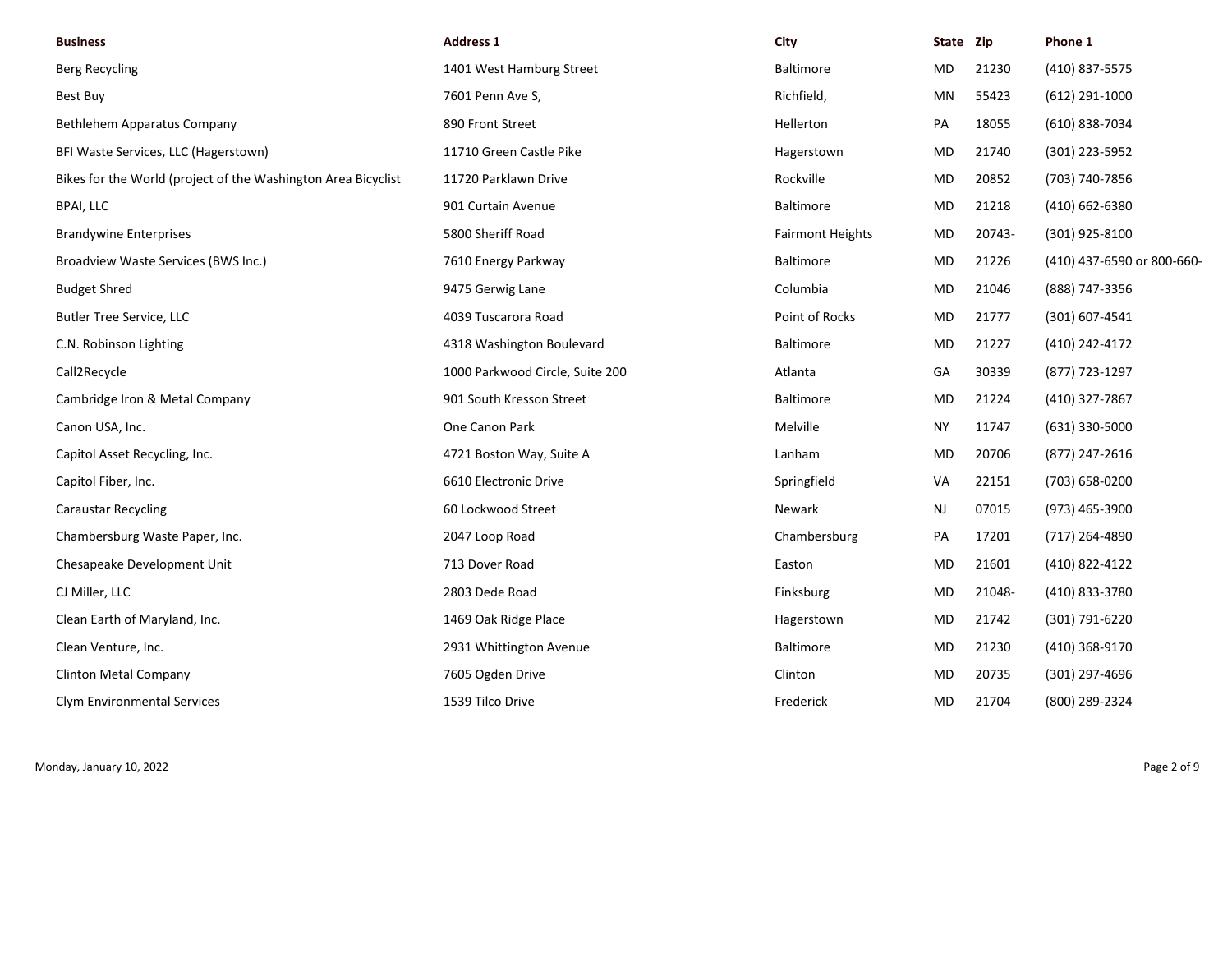| <b>Business</b>                          | <b>Address 1</b>              | City             | State Zip |        | Phone 1                 |
|------------------------------------------|-------------------------------|------------------|-----------|--------|-------------------------|
| Conservit, Inc.                          | 18656 Leslie Drive            | Hagerstown       | MD        | 21741- | (301) 791-0100          |
| Dart Container Corporation               | P O Box 129                   | Federalsburg     | MD        | 21632  | (410) 479-4800          |
| DC Rock                                  | 1721 South Capitol Street, SW | Washington       | DC        | 20003  | (202) 554-1259          |
| Dell, Inc.                               | One Dell Way                  | Round Rock       | TX        | 78682  |                         |
| Delmarva Archive & Shredding, LLC        | 926 Eastern Shore Drive       | Salisbury        | MD        | 21801  | (410) 219-1142          |
| Dependable Sand, Stone & Recycling, Inc. | 13155 Ocean Gateway           | Queen Anne       | MD        | 21657  | (410) 822-6363          |
| <b>Dlubak Glass</b>                      | 1600 Saxonburg Road           | Natrona Heights  | PA        | 15065  | (724) 224-6611          |
| <b>Document Management Solutions</b>     | 5744-G Industry Lane          | Frederick        | MD        | 21704  | (301) 846-0707          |
| Document Shredding Services Directory    | P O Box 1508                  | Martinsburg      | <b>WV</b> | 25402  | (855) 740-8881          |
| Doral Refining Corporation               | 533 Atlantic Avenue           | Freeport         | <b>NY</b> | 11520  | (800) 645-2794          |
| Eagle Recycling LLC                      | 510 West Road                 | Salisbury        | MD        | 21801  | (410) 677-3777          |
| Eastern Recycling, LLC                   | 7616 Canton Center Drive      | <b>Baltimore</b> | MD        | 21224  | (410) 477-7500          |
| Eco-Battery, Inc.                        | 510 McCormick Drive           | Glen Burnie      | MD        | 21061  | 888-768-2004            |
| Eco-Shred LLC                            | 5600 Columbia Park Road       | Cheverly         | <b>MD</b> | 20785  | $(301)$ 386-3010        |
| Edrich Lumber Company, Inc.              | 9700 Old Court Road           | Baltimore        | MD        | 21244  | (410) 922-5959          |
| e-End USA                                | 2421 Monocacy Blvd., Unit E   | Frederick        | MD        | 21701  | (240) 529-1010          |
| Electronic Recyclers International       | 7815 N. Palm Ave.             | Fresno           | CA        | 93711  | 800 374-3473            |
| <b>Electronic Solution Services</b>      | 48 Alco Place                 | Baltimore        | MD        | 21227  | (410) 536-1111          |
| Elkton Recycling, Inc.                   | 53 Dogwood Road               | Elkton           | MD        | 21921  | (410) 392-2980          |
| <b>Emanuel Tire Company</b>              | 1300 Moreland Avenue          | Baltimore        | MD        | 21216  | (410) 947-0725          |
| <b>Encore Recycling</b>                  | 13211 Konterra Drive          | Laurel           | MD        | 20707  | (410) 813-2610 or (301) |
| Enviro Pro                               | 3151 Thornapple Ct.           | Abingdon         | MD        | 21009  | (855) 900-8473          |
| Envirolight and Disposal Inc.            | 3200 44th Avenue N.           | St. Petersburg   | FL.       | 33714  | (727) 526-8870          |
| EnviroSmart                              | 600 Montour Drive             | Richmond         | VA        | 23236  | (804) 272-3281          |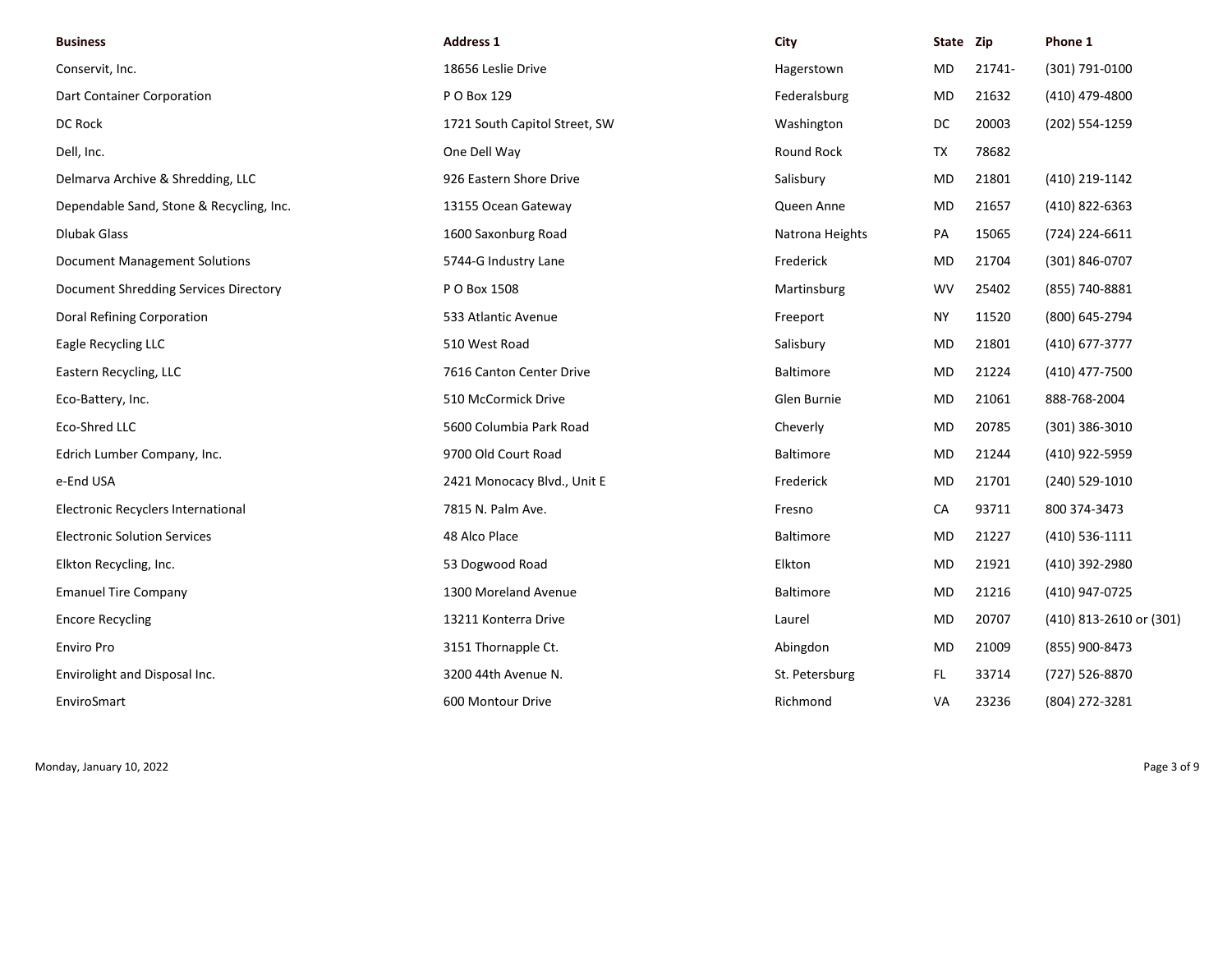| <b>Business</b>                            | <b>Address 1</b>                    | City                 | State Zip |        | Phone 1                    |
|--------------------------------------------|-------------------------------------|----------------------|-----------|--------|----------------------------|
| EnviroSolutions, Inc.                      | 7130 Kit Kat Rd, Suite A            | Elkridge             | MD        | 21075  | (887) 559-2783 or 410-799- |
| <b>EPS Industry Alliance</b>               | 1298 Cronson Boulevard, Suite 201   | Crofton              | <b>MD</b> | 21114  | 410.451.8340               |
| ERC of MD                                  | 3300 Child Street                   | Baltimore            | MD        | 21216  | (866) 366-3867             |
| eRevival, LLC                              | 9375 Washington Blvd N              | Laruel               | MD        | 20723  | 800-696-8042               |
| Everlights, Inc.                           | 8027 N. Lawndale Avenue             | Skokie               | IL.       | 60076  | (773) 734-9873             |
| <b>Evolve Technologies Corporation</b>     | 7, Industrial Way                   | Salem                | <b>NH</b> | 03079  | (888) 315-9007             |
| Foam Recycle Center Inc.                   | 8107 Cryden Way                     | Forestville          | MD        | 20747  | (800) 787-3626             |
| Forever Green By Way of Recycling, Inc.    | 14500 Lee Road, Unit E              | Chantilly            | VA        | 20151  | (703) 378-5500             |
| <b>Franks Pallet Services</b>              | 6201 Pulaski Highway                | <b>Baltimore</b>     | MD        | 21205  | (410) 631-7199             |
| Freedom Electronics Recycling, Inc.        | 7711 Dam Number 4 Road              | Williamsport         | MD        | 21795  | (301) 223-4123             |
| FTK Group, Inc.                            | 7455 New Ridge Rd.                  | Hanover              | MD        | 21076  | (410) 872-0000             |
| <b>Gadget Salvation LLC</b>                | 1440 N Dayton St                    | Chicago              | IL.       | 60642  | (847) 447-6706             |
| Geller Lighting Supply, Inc.               | 3720 Commerce Drive                 | <b>Baltimore</b>     | <b>MD</b> | 21227  | (410) 247-3636             |
| Georgetown Paper Stock of Rockville        | 14820 Southlawn Lane                | Rockville            | <b>MD</b> | 20850  | (301) 762-6990             |
| Global Resource Recyclers, Inc.            | 2600 Marble Court                   | Forestville          | MD        | 20747  | (301) 568-2050             |
| <b>Great Chesapeake Communications</b>     | 6424 Frankford Ave. Balt. Md. 21206 | Balt.                | MD        | 21206  | (410) 458-1837             |
| Green Lights Recycling, Inc.               | 10040 Davenport Street NE           | Blaine               | MN        | 55449- | (763) 785-0456             |
| <b>Green Marble Recycling</b>              | 4610 Green Marble Road              | Cardiff              | MD        | 21024  | (410) 452-8945             |
| GreenBuyback                               | 48 Bi State Plaza #101              | Old Tappan           | <b>NJ</b> | 07675  | (347) 979-1945             |
| <b>Habitat for Humanity</b>                | 8380 Colesville Road                | <b>Silver Spring</b> | MD        | 20910  | (301) 990-0014             |
| <b>Habitat ReStore</b>                     | 3741 Commerce Dr #309,              | Baltimore,           | MD        | 21227  | (410) 366-1250             |
| Hands of Support, LLC                      | 706 Meadowbrook Road                | Glen Burnie          | MD        | 20161  | 4108464582                 |
| Hanna Paper Recycling (Mid-Atlantic), Inc. | 8840 Greenwood Place                | Savage               | <b>MD</b> | 20763  | (410) 880-4147             |

Monday, January 10, 2022 Page 4 of 9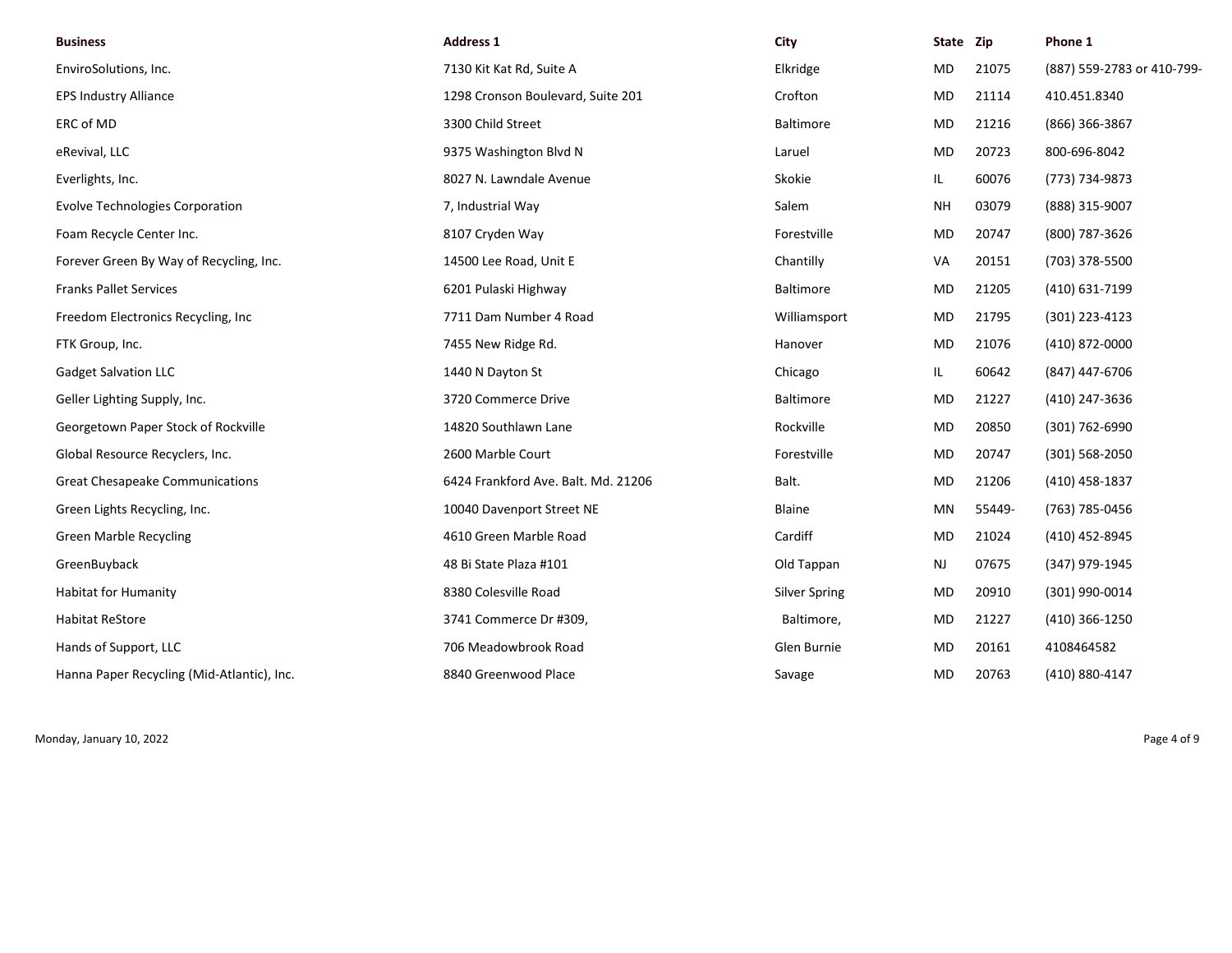| <b>Business</b>                                    | <b>Address 1</b>               | City                  | State Zip |       | Phone 1                     |
|----------------------------------------------------|--------------------------------|-----------------------|-----------|-------|-----------------------------|
| Harvest RGI, LLC                                   | 7800 Kabik Court               | Woodbine              | <b>MD</b> | 21797 | (410) 795-7666              |
| Hewlett-Packard Company                            | 1501 Page Mill Road            | Palo Alto,            | CA        | 94304 | (650) 857-1501              |
| Hollins Organic Products, Inc.                     | 6247 Falls Road                | <b>Baltimore</b>      | MD        | 21209 | (410) 828-0210              |
| Infinity Recycling, Inc.                           | 31850 Millington Rd            | Millington            | <b>MD</b> | 21651 | (410) 928-3333              |
| Intercontinental Export-Import, Inc.               | 8815 Centre Park Drive,        | Columbia              | MD        | 21045 | (410) 674-5600              |
| <b>Interstate Battery</b>                          | 8380 Colesville Road           | <b>Silver Spring</b>  | MD        | 20910 | (301) 990-0014              |
| Iron Mountain                                      | 10641 Iron Bridge Road         | Jessup                | MD        | 20794 | 800-899-4766                |
| Jasar Recycling, Inc.                              | 278 Taggart Street             | <b>East Palestine</b> | OH        | 44413 | (330) 426-2538              |
| Joseph Smith & Sons, Inc. (Smith Industries, Inc.) | 2001 Kenilworth Avenue         | Capital Heights       | <b>MD</b> | 20743 | (301) 773-1266              |
| K.J. Plastics, Inc.                                | 105 Gravel Pike                | Green Lane            | PA        | 18054 | $(215)$ 361-8222            |
| King Pallet                                        | 1114 Hengemihle Avenue         | Essex                 | MD        | 21221 | (410) 682-2992              |
| Kline Paper Mill Supplies, Inc.                    | 9475 Gerwig Lane               | Columbia              | <b>MD</b> | 21046 | (410) 381-6363              |
| Kroff Materials Reprocessing, Inc.                 | 4605 Richlynn Drive, Suite 200 | Belcamp               | <b>MD</b> | 21017 | (410) 272-3993              |
| <b>KW Plastics Recycling Division</b>              | 279 Pike County Lake Road      | Troy                  | AL        | 36081 | (800) 633-8744              |
| Lexmark                                            | 2301 Research Blvd,            | Rockville,            | MD        | 20850 | (240) 631-8732              |
| Lorco of Maryland, LLC                             | 171 Childs Road                | Elkton                | MD        | 21921 | (410) 392-0971              |
| M.O.U. Enterprises, Inc.                           | 200 Penrod Court, Suite F      | Glen Burnie           | <b>MD</b> | 21061 | (410) 648-4072 or toll free |
| Machado Construction Company, Inc.                 | 2930 Hammonds Ferry Road       | Halethorpe            | <b>MD</b> | 21227 | (410) 247-2662              |
| Maryland Metal Group, Inc.                         | 2756 Whiteford Road            | Whiteford             | MD        | 21160 | (410) 452-8030              |
| Maryland Metals, Inc.                              | 304 W. Church Street           | Hagerstown            | MD        | 21740 | (301) 739-5525              |
| Maryland Recycle Company (Elkridge)                | 5618 Furnace Avenue            | Elkridge              | <b>MD</b> | 21075 | (410) 796-0760              |
| Maryland Recycle Company (Glen Burnie)             | 200 8th Avenue, NW             | Glen Burnie           | <b>MD</b> | 21061 | (410) 760-9088              |
| Maryland Recycle Company (Owings Mills)            | 24 Gwynns Mill Court           | <b>Owings Mills</b>   | <b>MD</b> | 21117 | (410) 363-3347              |

Monday, January 10, 2022 Page 5 of 9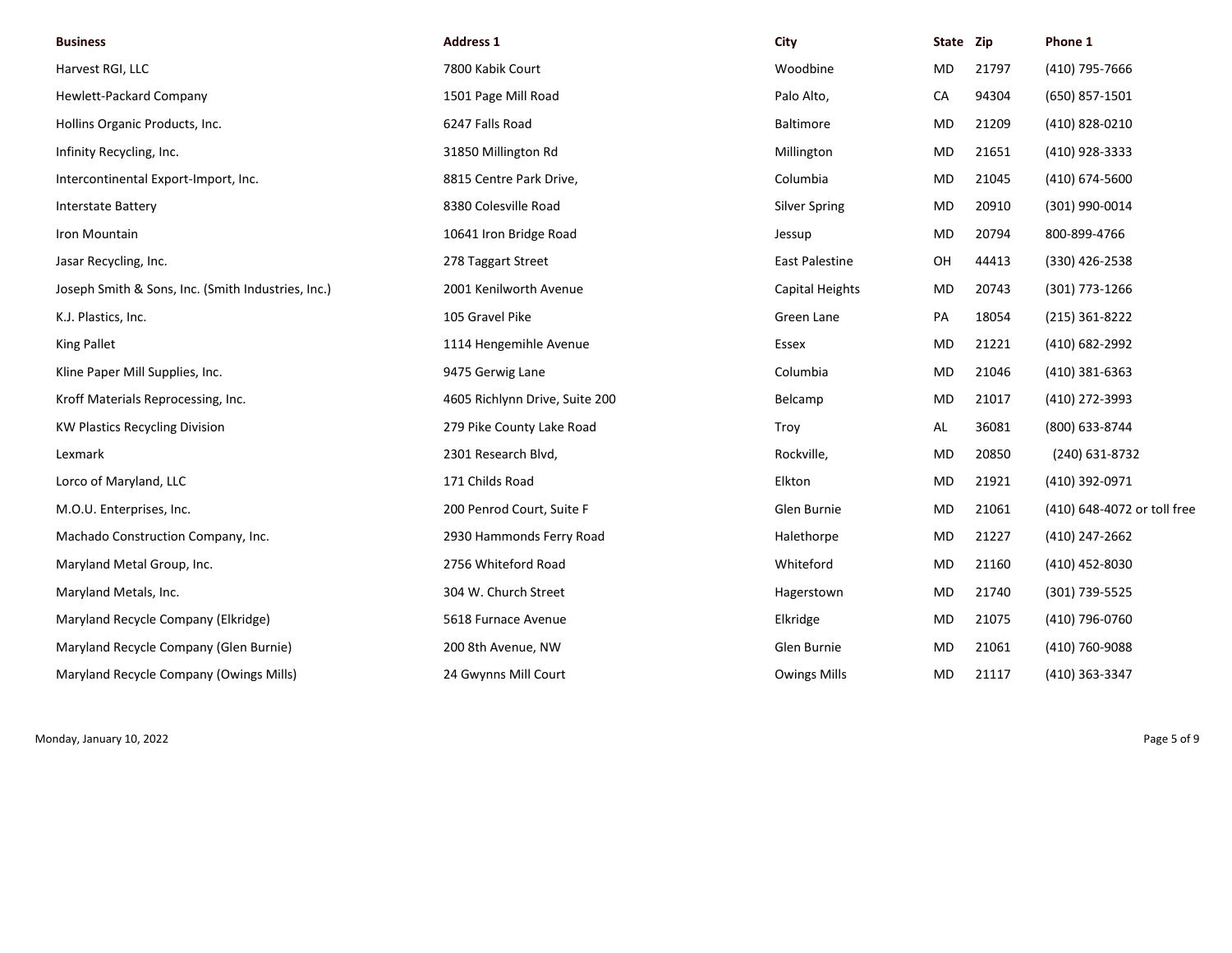| <b>Business</b>                                  | <b>Address 1</b>                  | City                 | State Zip |        | Phone 1              |
|--------------------------------------------------|-----------------------------------|----------------------|-----------|--------|----------------------|
| Maryland Recycle Company (Rosedale)              | 8920 Yellow Brick Road            | Rosedale             | MD        | 21237  | (410) 780-3060       |
| Mercury Waste Solutions, Inc.                    | 21211 Durand Avenue               | <b>Union Grove</b>   | WI        | 53182  | (800) 741-3343       |
| Metal Recyclers, LLC                             | 8312 Lokus Road                   | Odenton              | MD        | 21113  | (410) 674-2000       |
| MetalPro Incorporated                            | 7956 Twist Lane                   | Springfield          | VA        | 22153  | (703) 451-8300       |
| <b>METASYS Group</b>                             | 5001 SW 74th Court, Suite 206     | Miami                | FL.       | 33155  | (305) 663-2989       |
| Metech Recycling                                 | 6200 Engle Way                    | Gilroy               | CA        | 95020  | (408) 848-3050       |
| Metro Re-Uz-It Co., Inc.                         | 4910 Lawrence Place               | Hyattsville          | MD        | 20781  | $(301) 699 - 1616$   |
| Mid-Atlantic Metals                              | 3908 Coolidge Avenue              | <b>Baltimore</b>     | MD        | 21229- | (410) 242-0070       |
| Mid-Atlantic Recycle Center                      | 1994 Moreland Park Drive          | Annapolis            | MD        | 21401  | (410) 268-2274       |
| Mid-States Oil Refining Company                  | 5501 Pennington Ave               | Baltimore            | MD        | 21226  | (410) 354-9500       |
| Modern Junk & Salvage                            | 1423 North Freemont Ave.          | <b>Baltimore</b>     | MD        | 21217  | (410) 669-8290       |
| Montgomery County Material Recovery Facility     | 16105 Frederick Avenue            | Derwood              | MD        | 20855  | (301) 417-1433       |
| Montgomery Scrap Corporation                     | 15000 Southlawn Lane              | Rockville            | MD        | 20850- | (301) 424-3000       |
| Moyer Packing Company (MOPAC)                    | 249 Allentown Road                | Souderton            | PA        | 18964  | (800) 967-9325       |
| My Shredding Services                            | P O B ox 33247                    | Raleigh              | NC.       | 27636  | (800) 585-5020       |
| NIKE                                             | 1 One Bowerman Dr                 | Beaverton            | OR        | 97005  | (503) 671-6453       |
| Nova Services, Inc.                              | 2500 Grays Road                   | Baltimore            | MD        | 21222  | 410.388.2200         |
| O_Malley Timber Products / O_Malley Wood Pallets | 250 Commerce Rd                   | Tappahannock         | VA        | 22560  | (804) 445-1118       |
| Office Depot                                     | 6600 N Military Trl,              | Boca Raton           | FL.       | 33496  | (561) 438-4800       |
| Orange Cans, Inc.                                | 750 North Saint Augustine Highway | Chesapeake City      | <b>MD</b> | 21915  | (410) 620-9395       |
| Ox Paperboard Company                            | 164 Eyster Road                   | Halltown             | <b>WV</b> | 25423  | (304) 725-2076       |
| P. Flanigan & Sons, Inc.                         | 2444 Loch Raven Road              | <b>Baltimore</b>     | MD        | 21218  | (410) 467-5900       |
| Paper Retriever Program                          |                                   | 8840 Greenwood Place | Savage MD |        | 20763 (410) 558-1704 |
| Pasadena Recycling, LLC                          | 7946 Fort Smallwood Road          | Baltimore            | MD        | 21226  | (410) 255-9151       |
| Patuxent Materials, Inc.                         | 2124 Priest Bridge Drive,         | Crofton              | MD        | 21114  | (410) 721-8974       |

Monday, January 10, 2022 Page 6 of 9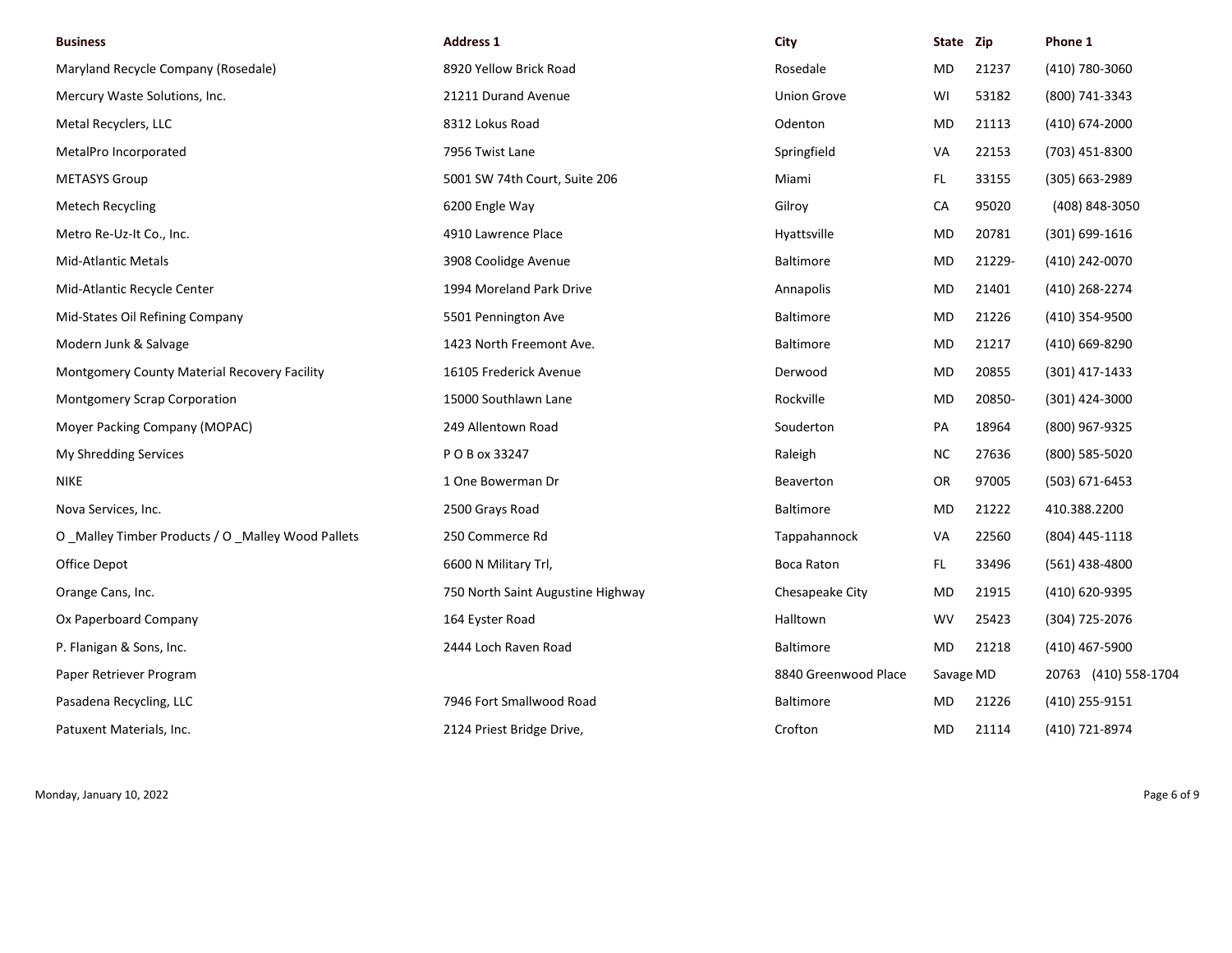| <b>Business</b>                                     | <b>Address 1</b>                  | City                 | State Zip |        | Phone 1                 |
|-----------------------------------------------------|-----------------------------------|----------------------|-----------|--------|-------------------------|
| Percontee, Inc.                                     | 11900 Tech Road                   | <b>Silver Spring</b> | MD        | 20904  | (301) 622-6488          |
| Planet Green                                        | 20724 Lassen Street               | Chatsworth           | CA        | 91311  | (800) 377-1093          |
| <b>Pleasants Companies</b>                          | 24012 Frederick Road,             | Clarksburg           | MD        | 20871  | (301) 428-0800          |
| Polo Pallet Company, Inc.                           | 88 Andrea Drive                   | Chesapeake City      | MD.       | 21915  | (410) 398-6573          |
| Prince Georges Co. Materials Recovery Facility      | 1000 Ritchie Road                 | Capitol Heights      | <b>MD</b> | 20743  | (301) 499-1707          |
| Prince Georges Scrap, Inc. (Smith Industries, Inc.) | 5700 Branchville Road             | <b>College Park</b>  | <b>MD</b> | 20741- | (301) 474-3444          |
| Progressive Waste Solutions of Greater Baltimore    | 2900 DeDe Road                    | Finksburg            | MD.       | 21048  | (240) 487-0900          |
| <b>Proshred Security</b>                            | 1550 Caton Center Drive           | Baltimore            | MD        | 21227  | (410) 246-4800          |
| <b>Quality Supplier</b>                             | Old Waxler Road                   | Keyser               | <b>WV</b> | 26726  | (304) 788-1980          |
| Reclamere                                           | 905 Pennsylvania Avenue           | Tyrone               | PA        | 16686  | (814) 684-5505          |
| ReConserve, Inc. of Maryland                        | 3220 Sun Street                   | Baltimore            | MD        | 21226  | (410) 354-1417          |
| Recycled Aggregates, LLC (Re-Agg)                   | 8700 Ashwood Drive                | Capitol Heights      | MD        | 20743  | (301) 336-6700          |
| RelampIt (Project Lamp Recycling)                   | 50 Orville Drive                  | Bohemia              | <b>NY</b> | 11716  | (631) 244-0051 ext. 104 |
| <b>Reliable Contracting</b>                         | 2410 Evergreen Rd Suite 200       | Gambrills            | MD        | 21054  | (410) 987-0313          |
| <b>Reliable Recycling Company</b>                   | 8005 Reichs Ford Rd               | Frederick            | MD        | 21704  | (301) 663-4482          |
| Republic Services, Inc.                             | 4619 West Ox Road                 | Fairfax              | VA        | 22030  | (703) 234-4590          |
| <b>Ritchie Land Reclamation LP</b>                  | 24024 Frederick Rd.               | Clarksburg           | MD.       | 20871  | (301) 748-5412          |
| Rubble Bee Recycling & Demolition, LLC              | 7665 Binnacle Lane, Suite A       | Owings               | MD        | 20736  | (410) 286-0551          |
| S.H. Landsman & Son, Inc                            | 227 South Central Avenue          | <b>Baltimore</b>     | MD        | 21203  | (410) 675-4414          |
| Safety Kleen Corporation (Baltimore)                | 1448 Desoto Road                  | <b>Baltimore</b>     | MD        | 21230  | (410) 525-0001          |
| Salisbury Scrap Metal                               | 909 Boundary Street               | Salisbury            | MD        | 21801  | (410) 546-1111          |
| SAMR, Inc.                                          | 1950 Rutgers University Boulevard | Lakewood             | <b>NJ</b> | 08701  | (866) 509-7267          |
| Schultz & Sons Salvage                              | 24769 Meeting House Road          | Denton               | MD        | 21629  | (410) 479-2110          |
| <b>SCRAP DC</b>                                     | 3101 12th Street NE               | Washington           | DC        | 20017  | (202) 827-4547          |
| Second Chance Inc.                                  | 1700 Ridgely Street               | <b>Baltimore</b>     | <b>MD</b> | 21230  | (410) 385-1700          |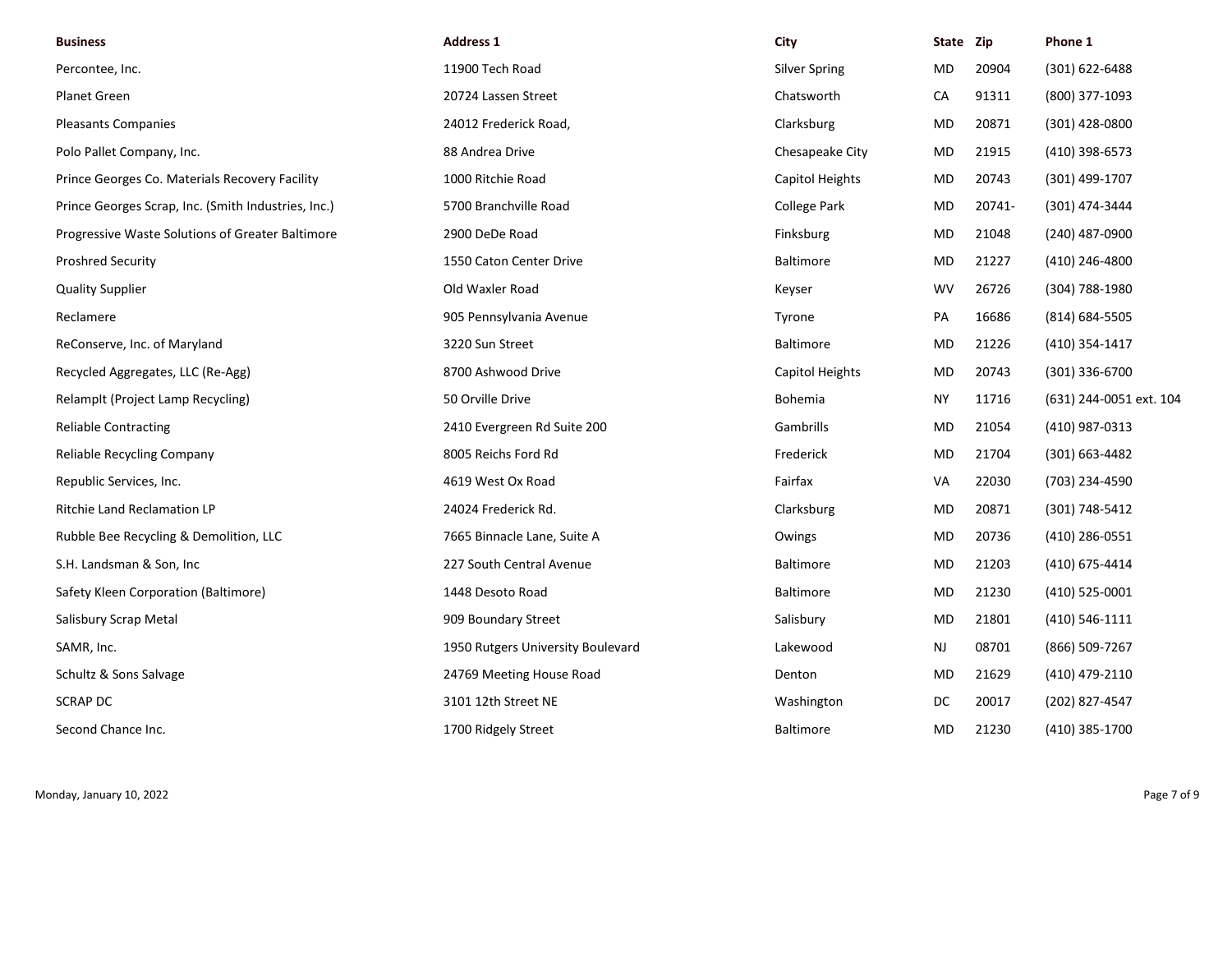| <b>Business</b>                                    | <b>Address 1</b>                        | City                | State Zip |       | Phone 1                 |
|----------------------------------------------------|-----------------------------------------|---------------------|-----------|-------|-------------------------|
| Securis                                            | 7383 Washington Blvd., Suite 103        | Elkridge            | MD        | 21075 | (301) 363-4789          |
| Securis Baltimore                                  | 8841 Kelso Drive                        | Baltimore           | <b>MD</b> | 21220 | (443) 734-3344          |
| <b>Shred Nations</b>                               | 777 S. Wadsworth Boulevard, Suite 3-250 | Lakewood            | CO        | 80222 | (800) 747-3365          |
| Shred-Instead                                      | P O Box 33247                           | Raleith             | <b>NC</b> | 27636 | (443) 288-6375          |
| Shred-it Baltimore                                 | 6770 Oak Hall Lane                      | Columbia            | <b>MD</b> | 21045 | (410) 796-1500          |
| Soil Safe, Inc.                                    | 6700 Alexander Bell Drive, Suite 300    | Columbia            | <b>MD</b> | 21046 | (410) 872-3990          |
| Sonoco Recycling                                   | 54 McDonough Blvd                       | Atlanta             | GA        | 30315 | (404) 522-9125          |
| Southeast Recycling Technologies, Inc.             | 906 Chase Drive                         | Johnson City        | TN        | 37604 | (800) 592-3970 or (423) |
| SP Recycling Southeast, LLC                        | 11450 Landfill Rd                       | Brooksville         | FL        | 34614 |                         |
| <b>Staples</b>                                     | 2131 York Road                          | Timonium            | <b>MD</b> | 21093 | (443) 755-9416          |
| Stonetech, LLC                                     | P O Box 1420                            | Salisbury           | MD        | 21802 | (410) 742-2851          |
| Sun Recycling LLC                                  | 11299 Old Baltimore Pike                | <b>Beltsville</b>   | MD        | 20705 | (301) 937-9000          |
| Terrapin Recycling, LLC                            | 7600 Rolling Mill Road                  | <b>Baltimore</b>    | MD        | 21224 | (410) 285-6900          |
| The Brass Knob Architectural Antiques, Inc.        | 2311 18th Street, NW                    | Washington          | DC        | 20009 | (202) 332-3370          |
| The International Metals Reclamation Company, Inc. | One Inmetco Drive                       | <b>Ellwood City</b> | PA        | 16117 | (724) 758-2800          |
| The Owl Corporation                                | 1900 Graves Court                       | Baltimore           | <b>MD</b> | 21222 | (410) 282-0067          |
| The Recycling Center                               | 14852 Old Gunpowder Road                | Laurel              | MD        | 20707 | (301) 953-1424          |
| The Shred Mill LLC                                 | PO Box 1446                             | Westminster         | <b>MD</b> | 21158 | (410) 404-8810          |
| The Wireless Alliance                              | 5541 Central Ave., Suite 125            | <b>Boulder</b>      | CO        | 80301 | (866) 366-5791 or (303) |
| Torn2Shredz                                        | 3850-B Twin Arch Road                   | Mt. Airy            | <b>MD</b> | 21771 | (877) 867-6274 or (301) |
| Trex Company, Inc.                                 | 160 Exeter Drive                        | Winchester          | VA        | 22603 | (540) 542-6300          |
| TurtleWings                                        | 3200 Hubbard Road                       | Hyattsville         | <b>MD</b> | 20785 | (301) 583-8399          |
| U.S. Postal Service                                |                                         |                     |           |       |                         |
| UNICOR, Federal Prison Industries, Inc.            | 400 1St NW                              | Washington          | DC        | 20534 | (202) 305-3884          |